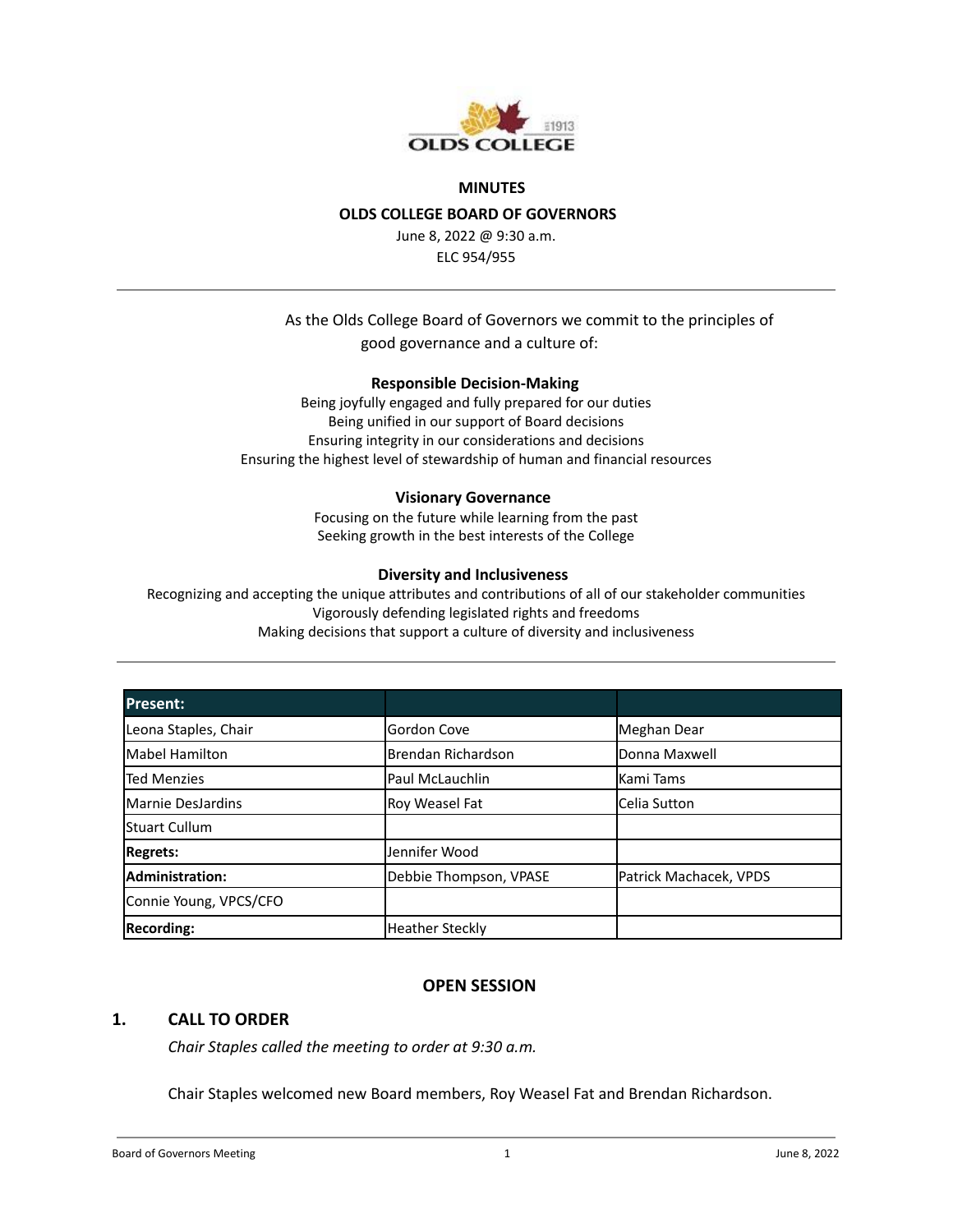## 1.1 **Review of Board Self-Evaluation**

Board of [Governors](https://docs.google.com/document/d/1aKggouXw8pO68PKResLQ444rHoPHEi4dG9z7V58gvns/edit?usp=sharing) Meeting - April 21, 2022

M. Dear presented the results of the self-evaluation completed following the April 21, 2022 Board of Governors meeting, noting that only two members completed the survey and reminding Board members of the importance of self-evaluation for Board improvement and development.

## **2. AGENDA**

*A MOTION was made by P. McLauchlin to approve the agenda as presented. MOTION CARRIED*

# **3. DECLARATION OF CONFLICTS OF INTEREST**

Board members were asked to declare if they had any conflicts of interest relating to agenda items for the meeting and, if so, they should declare them in accordance with the Alberta Public Agencies Governance Act.

M. DesJardins, B. Richardson and C. Sutton declared a conflict with respect to an agenda item in the in-camera session.

*A MOTION was made by M. Hamilton to move the meeting in-camera. MOTION CARRIED*

*A MOTION was made by D. Maxwell to move the meeting out of camera. MOTION CARRIED*

# **RETURN TO OPEN SESSION**

## **4. REVIEW OF MINUTES**

4.1 Review of April 21, 2022 Regular Board Meeting

*A MOTION was made by T. Menzies to adopt the minutes of the April 21, 2022 Board of Governors meeting as circulated. MOTION CARRIED*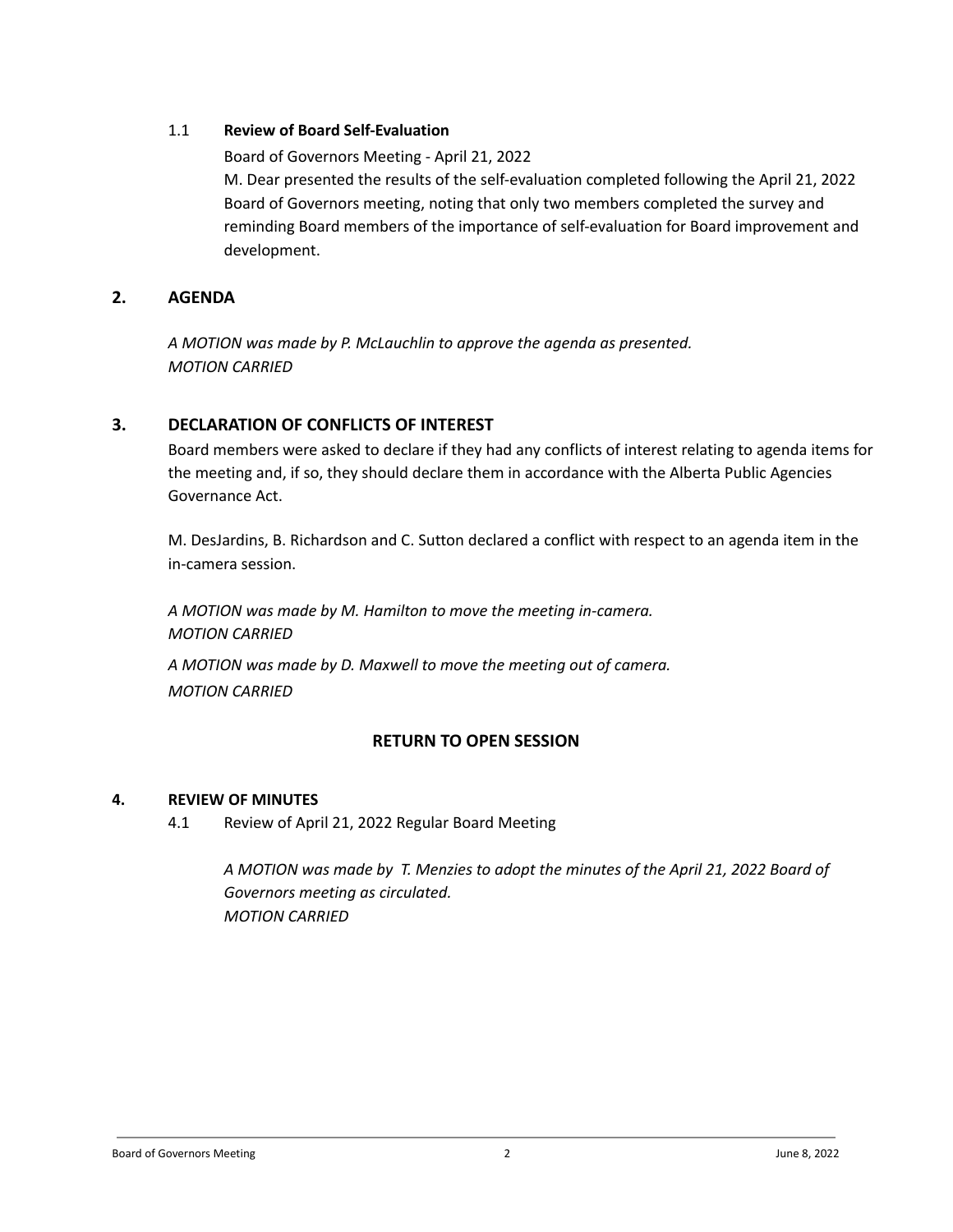## **5. MOTIONS OUT OF CLOSED SESSION**

5.1 Interim President

*A MOTION was made by M. DesJardins that the Board of Governors record in the minutes of the June 8, 2022 Board of Governors meeting the results of the following motion approved by electronic vote:*

*A MOTION was made by A. Heuver that the Board of Governors approve the Interim President contract as presented and appoint Dr. Ray Block as interim President commencing on August 2, 2022. MOTION CARRIED*

5.2 Executive Search Services

*A MOTION was made by P. McLauchlin that the Board of Governors support the recommendation of the President Search Committee and engage Gallagher to provide Executive Search Services for the recruitment of the next President of Olds College. MOTION CARRIED*

5.2 Olds College Trust

*A MOTION was made by D. Maxwell thatsubject to the approval of the Minister of Advanced Education under section 77 of the Post-secondary Learning Act, and the approval of the Lieutenant Governor in Council under section 80 of the Financial Administration Act, the Board authorizes and approves the incorporation of a subsidiary corporation, "Olds College Business Corporation", such corporation:*

- *● To operate under the governance model reflected in the attached Articles of Incorporation and By-law No. 1.*
- *● To have the power and ability, inter alia, of acting as trustee of The Olds College Trust, a trust previously established to the benefit of Olds College.*

*The Board authorizes the President to sign any necessary incorporation or organizational documents on behalf of the shareholder of Olds College Business Corporation, the Board of Governors of Olds College.*

*MOTION CARRIED (G. Cove, T. Menzies, S. Cullum and L. Staples abstained)*

# **6. OWNERSHIP LINKAGE**

Industry Advisory Committee Guest: Randy Gehring, representing Alberta Apprenticeship and Industry Training

- 6.1 Ownership Linkage Analysis Guide
	- Challenges: less trained apprentices to support the industry
	- Employers downsizing or getting out of the industry
	- Methods of training delivery; i.e. transition to online learning during COVID
	- Many apprentices delayed training until face to face was available
	- Apprentices moving to other jurisdictions; each province has its own apprenticeship model and may be working there while doing technical training back in Alberta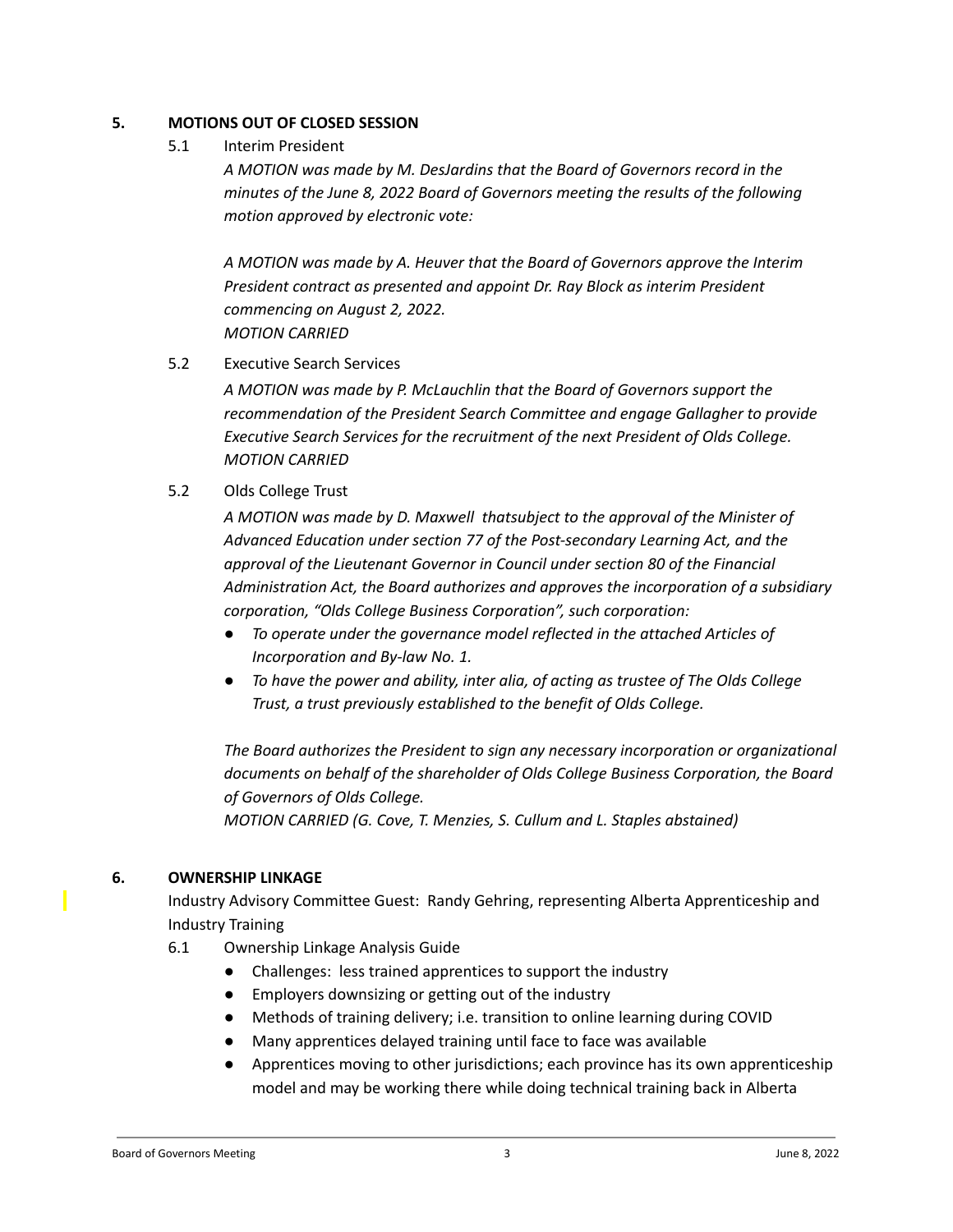- Question: how we move forward and keep up with training to keep pace with technology changes
- Mature students may have different levels of experience with new technologies
- Opportunities: additional jobs due to COVID turnover and retirements
- Olds College is unique in its industry-focus

## **7. BOARD EDUCATION**

Board Education was not included in the June 8, 2022 Board of Governors meeting agenda.

## **8. ENDS ITEMS FOR DECISION**

2021/22 Ownership Linkage Analysis

The External Relations Committee and the Policy Review Committee reviewed feedback from 2021/22 Ownership Linkage activities to date. The Board Chair acknowledged that the Board has grown in its understanding of ownership linkage and works hard to connect with owners. The External Relations Committee was affirmed for its direction to the Board in this important area. The Board reviewed the information captured by External Relations Committee members on the Ownership Linkage Analysis Guide. Based on the information received to date, the Policy Review Committee recommended one editorial change to Policy E-2 as noted below.

- 8.1 E-1 Qualified People
	- 8.1.1 Routine Content Review Worksheet

No policy amendments were suggested for Policy E-1 Qualified People.

- 8.2 E-2 New Knowledge, Products & Technology *P. McLauchlin*
	- 8.2.1 Routine Content Review Worksheet
	- 8.2.2 Editorial Policy Revision *attached as information* The Policy Review Committee approved an editorial revision to Policy E-2 New Knowledge, Products & Technology …
- 8.3 E-3 Alberta Leads in Agriculture
	- 8.3.1 Routine Content Review Worksheet No policy amendments were suggested for Policy E-3 Alberta Leads in Agriculture.

# 8.4 E Mega End

8.4.1 Routine Content Review Worksheet

The Board considered carefully input from owners through Ownership Linkage activities, noting that presenters consistently noted the need for global talent to support the agriculture industry. The Board considered the need to more specifically embed technology development within the Ends. As the lower level policies each specifically address technology development and transference to learners and industry, no changes to Ends were identified.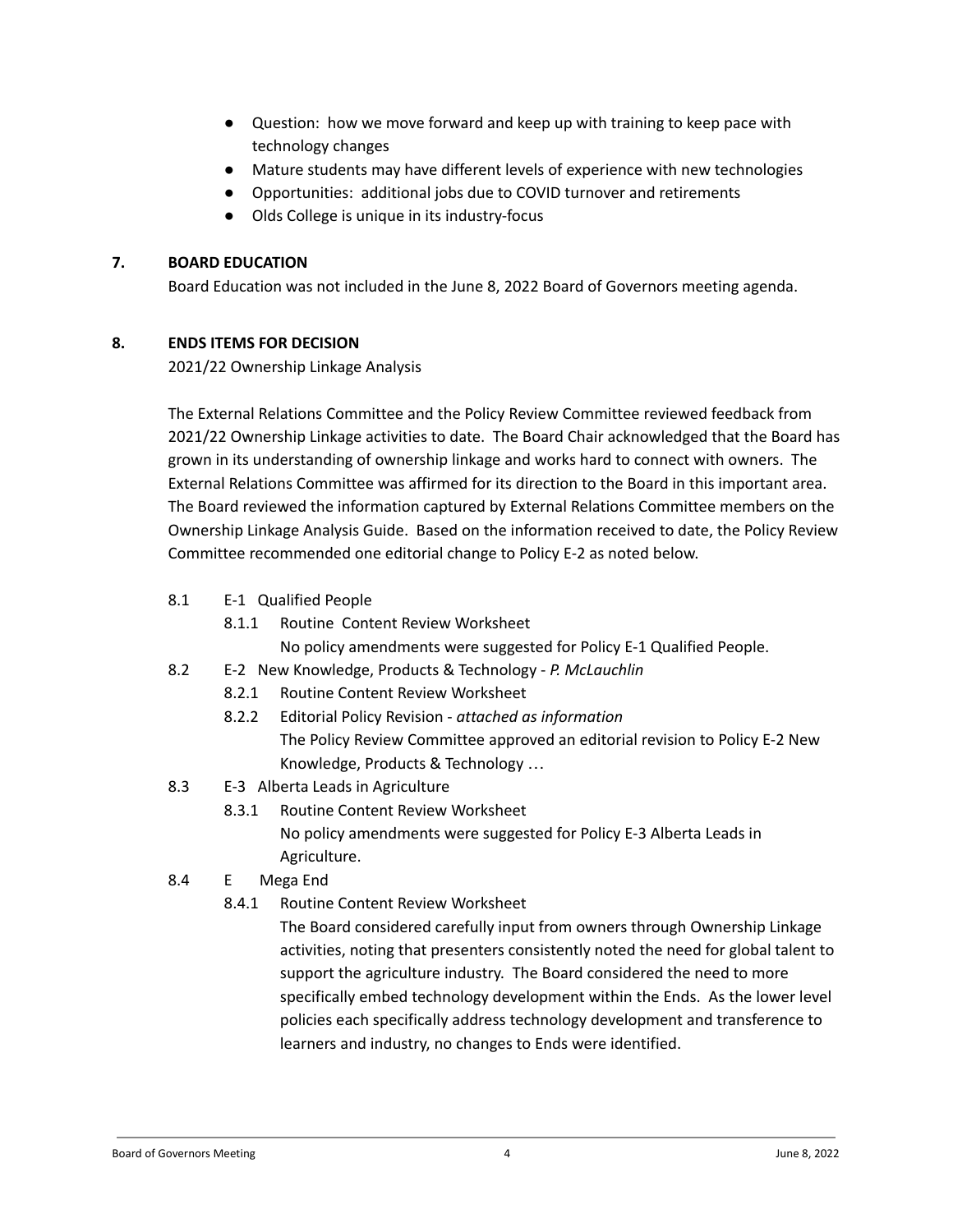Board members considered whether the preservation of the "culture of agriculture" is adequately addressed in Board Ends. Areas identified as reflecting culture were noted in the Mega End (the "agriculture community") and E-3 Alberta Leads in Agriculture ("the importance and holistic nature of the agriculture industry is recognized as being essential to the preservation and betterment of life.")

P. McLauchlin identified an opportunity for the Policy Review Committee to consider Policy E-3 and determine whether or not it adequately encapsulates the intent of the Board. The current global context is very different from when the Ends policies were developed. The Committee will consider this and bring a recommendation to the Board in the fall.

### **9. GOVERNANCE PROCESS ITEMS FOR DECISION**

- 9.1 GP-13 Governance Succession Planning *M. Dear*
	- 9.1.1 Proposed Policy Revision

The Board reviewed the policy revision, noting that following the Board Workshop, it would be important to incorporate the concept of positionality within the policy statements. P. McLauchlin noted that it is Important that the Board identifies any barriers to diversity and inclusivity and takes action to eliminate them. By ensuring barriers are identified and eliminated, an environment for diversity and inclusivity can be fostered. While this does not suggest an amendment to the policy, the Board will consider it as a potential workshop theme.

*A MOTION was made by C. Sutton the Board of Governors approve revised Policy GP-14 Governance Succession Planning as amended. MOTION CARRIED*

## **10. EXECUTIVE LIMITATIONS ITEMS FOR DECISION**

10.1 EL-7 Communication and Support to the Board - *editorial policy revision - P. McLauchlin* The editorial amendment, approved by the Policy Review Committee, eliminates redundancy and was brought to the Board as information.

10.2 EL-10 Investments - *G. Cove*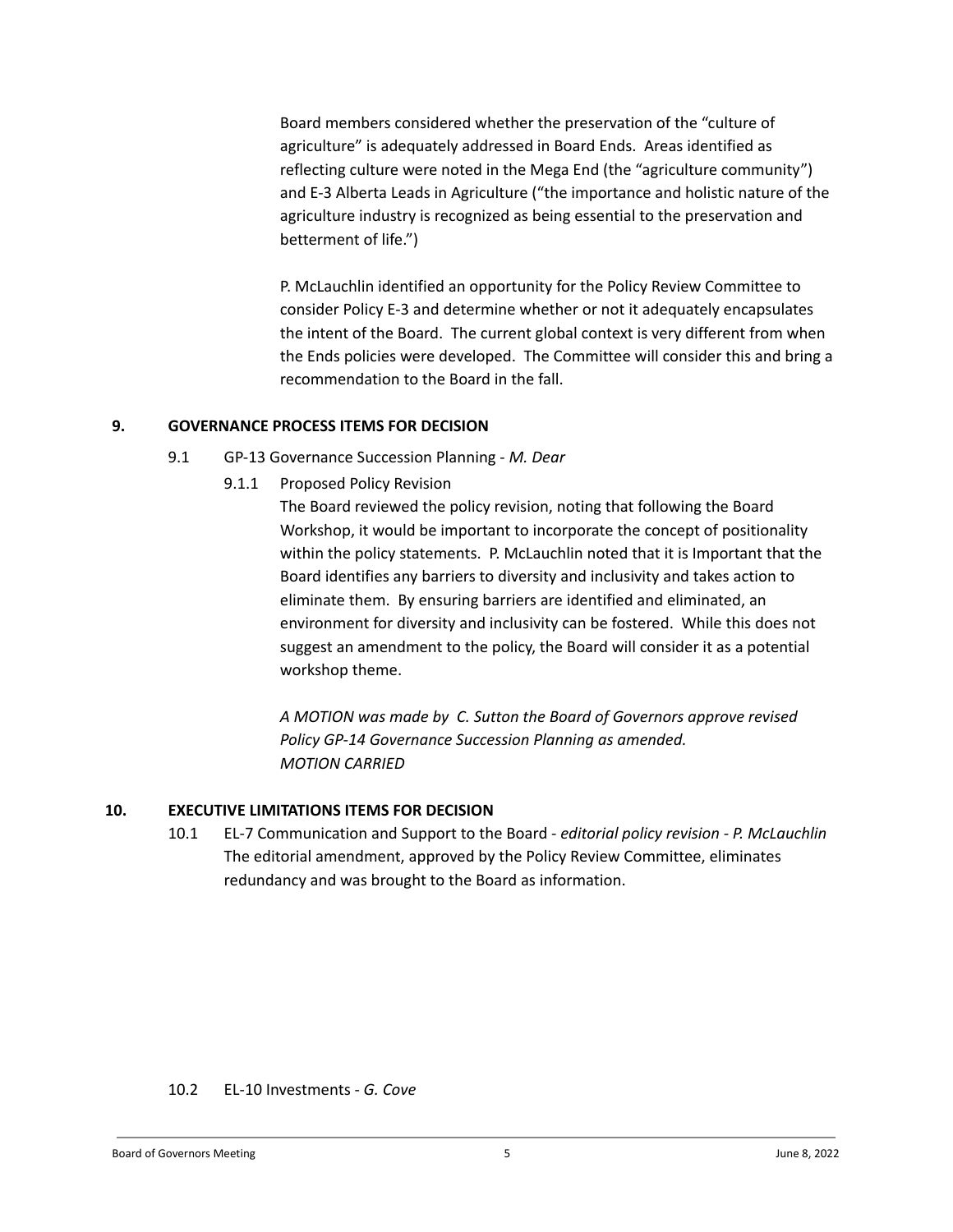10.2.1 Proposed Policy Revision

As existing policy wording resulted in non-compliance at the March Board meeting, the policy revision was considered by the Audit Committee in conjunction with the Portfolio Manager. The Committee determined that the policy revision will not increase risk while allowing for management of the investment portfolio in a way that achieves targeted results.

*A MOTION was made by G. Cove that the Board of Governors approve revised Policy EL-10 Investments as presented. MOTION CARRIED*

## **11. BOARD-MANAGEMENT DELEGATION ITEMS FOR DECISION**

No Board-Management Delegation items were presented for decision at the June 8, 2022 Board of Governors meeting.

## **12. REQUIRED APPROVALS AGENDA**

12.1 EL-3 Planning

Special Monitoring Report

- 12.1.1 2022/2023 Operating and Capital Budget *C. Young A MOTION was made by T. Menzies that the Board of Governors approve the 2022/2023 Operating and Capital Budgets as presented. MOTION CARRIED*
- 12.1.2 2022/23 Three Year Budget Plan *A MOTION was made by B. Richardson that the Board of Governors approve the 2022/2023 Three Year Budget Plan as presented. MOTION CARRIED*
- 12.2 E Mega End
	- 12.2.1 New Academic Programs

The Board was provided with context to support Board approval of two new programs moving through the approval process. Given the timing of the June Board meeting, the Board will be asked to provide the Required Approval electronically.

## **13. MONITORING CEO PERFORMANCE**

- 13.1 EL General Executive Constraint
	- 13.1.1 Monitoring Report
	- 13.1.2 Monitoring Report Worksheet

*A MOTION was made by C. Sutton that the Board has assessed the monitoring report for Policy EL General Executive Constraint and finds that it demonstrates compliance with a reasonable interpretation of the policy, except for the stated*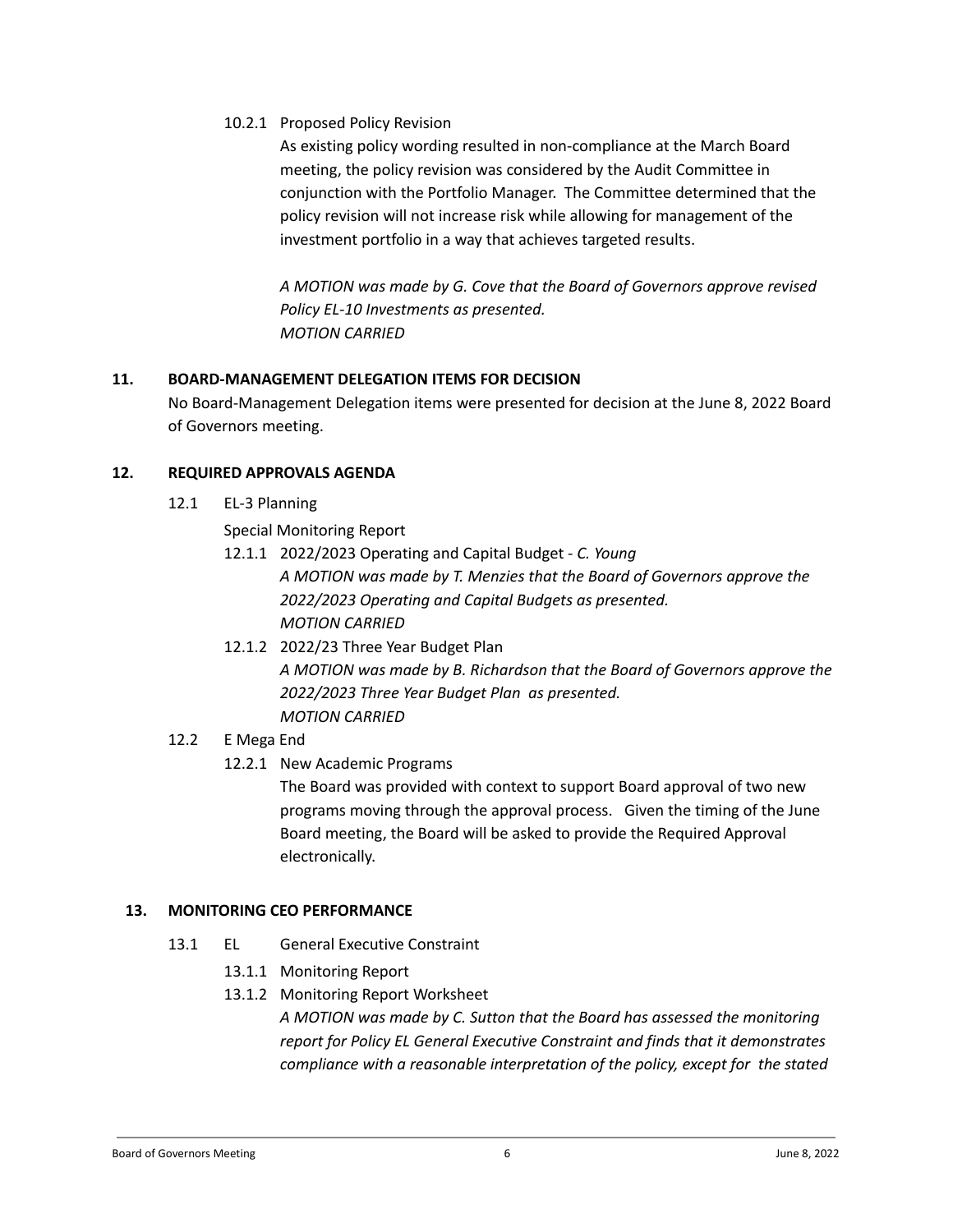*non-compliance with respect to item b which the Board acknowledges and accepts the planned date for compliance. MOTION CARRIED*

- 13.2 EL-3 Planning
	- 13.2.1 Monitoring Report

\*\* only Items 9.1 and 9.2. All other policy statements are incorporated into the Special Monitoring Report provided under Item 12.1

13.2.2 Monitoring Report Worksheet

*A MOTION was made by K. Tams that the Board has assessed the monitoring report for Policy EL-3 Planning and finds that it demonstrates compliance with a reasonable interpretation of the policy. MOTION CARRIED*

- 13.3 EL-4 Financial Condition and Activities Q3
	- 13.3.1 Monitoring Report
	- 13.3.2 Monitoring Report Worksheet

*A MOTION was made by M. Dear that the Board has assessed the monitoring report for Policy EL-4 Financial Condition and Activities - quarter three report and finds that it demonstrates compliance with a reasonable interpretation of the policy.*

*MOTION CARRIED*

- 13.4 EL-10 Investments Q3
	- 13.4.1 Monitoring Report
	- 13.4.2 Monitoring Report Worksheet

*A MOTION was made by M. Hamilton that the Board has assessed the monitoring report for Policy EL-11 Investments - quarter three report and finds that it demonstrates compliance with a reasonable interpretation of the policy. MOTION CARRIED*

## **14. MONITORING BOARD PERFORMANCE**

- 14.1 GP-6 Board Committee Structure *L. Staples*
	- 14.1.1 Monitoring Report Worksheet The current Board Committee Structure is compliant with Policy GP-6.
- 14.2 GP 6.1 Audit Committee Terms of Reference *G. Cove*
	- 14.2.1 Monitoring Report Worksheet The Audit Committee functions in a way that is consistently compliant with the Terms of Reference
- 14.3 GP 6.3 Board Effectiveness Committee Terms of Reference *M. Dear*
	- 14.3.1 Monitoring Report Worksheet

The Board Effectiveness Committee functions in a way that is consistently compliant with its Terms of Reference.

- 14.4 GP 6.4 Policy Review Committee Terms of Reference *P. McLauchlin*
	- 14.4.1 Monitoring Report Worksheet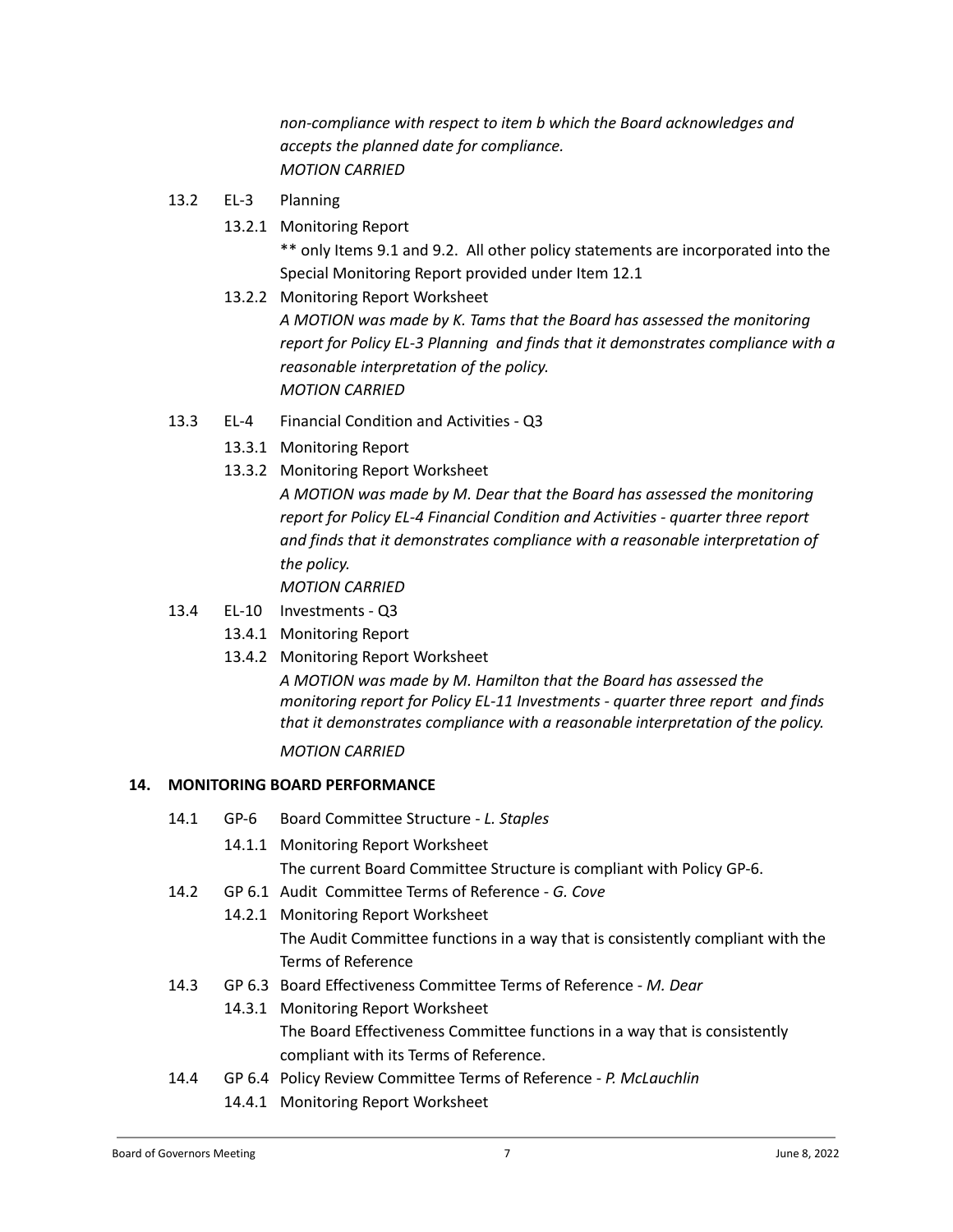The Policy Review Committee functions in a way that is consistently compliant with its Terms of Reference.

- 14.5 GP-15 Special Rules of Order *- T. Menzies*
	- 14.5.1 Monitoring Report Worksheet The Board functions in a way that is consistently compliant with Policy GP-15 Special Rules of Order.
- 14.6 GP-16 Open and In-Camera Meetings *- M. DesJardins*
	- 14.6.1 Monitoring Report Worksheet

The Board functions in a way that is consistently compliant with Policy GP-16 Open and In-Camera Meetings. M. DesJardins noted several content review items for consideration and these will be considered by the Policy Review Committee.

- 14.7 Board Improvement Process Results Report *L. Staples*
	- 14.7.1 Themes and Next Steps

Chair Staples provided an overview of information received during Board member 1-2 meetings. Overall understanding of Ownership Linkage has improved but there is room for growth in utilizing the data collected through this activity. The Policy Review Committee was affirmed in its work, noting that it is important that policy development is the work of all Board members.

- 14.8 Audit Committee Report *G. Cove*
	- 14.8.1 Enterprise Risk Management third quarter
		- 14.8.1.1 Consolidated Risk Report
		- 14.8.1.2 Enterprise Risk Report third quarter The Committee reviewed the third quarter Enterprise Risk Report. There are no significant increases in institutional risk. Areas of higher risk are monitored closely by administration.
	- 14.8.2 Board Financial Report third quarter
		- 14.8.2.1 2021-22 Board Operating Budget to Actuals Report
		- 14.8.2.2 Board Member Expenses

The Committee reviewed the third quarter financial reporting for the Board. The Board will end the year with a positive budget variance. No concerns were raised with respect to Board member expenses.

14.8.3 Report on 2021/22 Committee Work Plan

Chair Cove reported the 2021/22 Audit Committee Work Plan as complete.

- 14.9 Board Effectiveness Committee Report *M. Dear*
	- The Committee reviewed the results of the Board Improvement Process, noting effective usage of ownership linkage data is a growth area for the Board.\
	- New Board member orientation is part of the Committee's accountability. The Committee is recommending a process where all Board members complete the online *Introduction to Policy Governance* course offered by The Governance Coach by September in preparation for the 22/23 Board year. The Board Effectiveness Committee will meet with new members to provide a Board-specific orientation prior to the September Board meeting.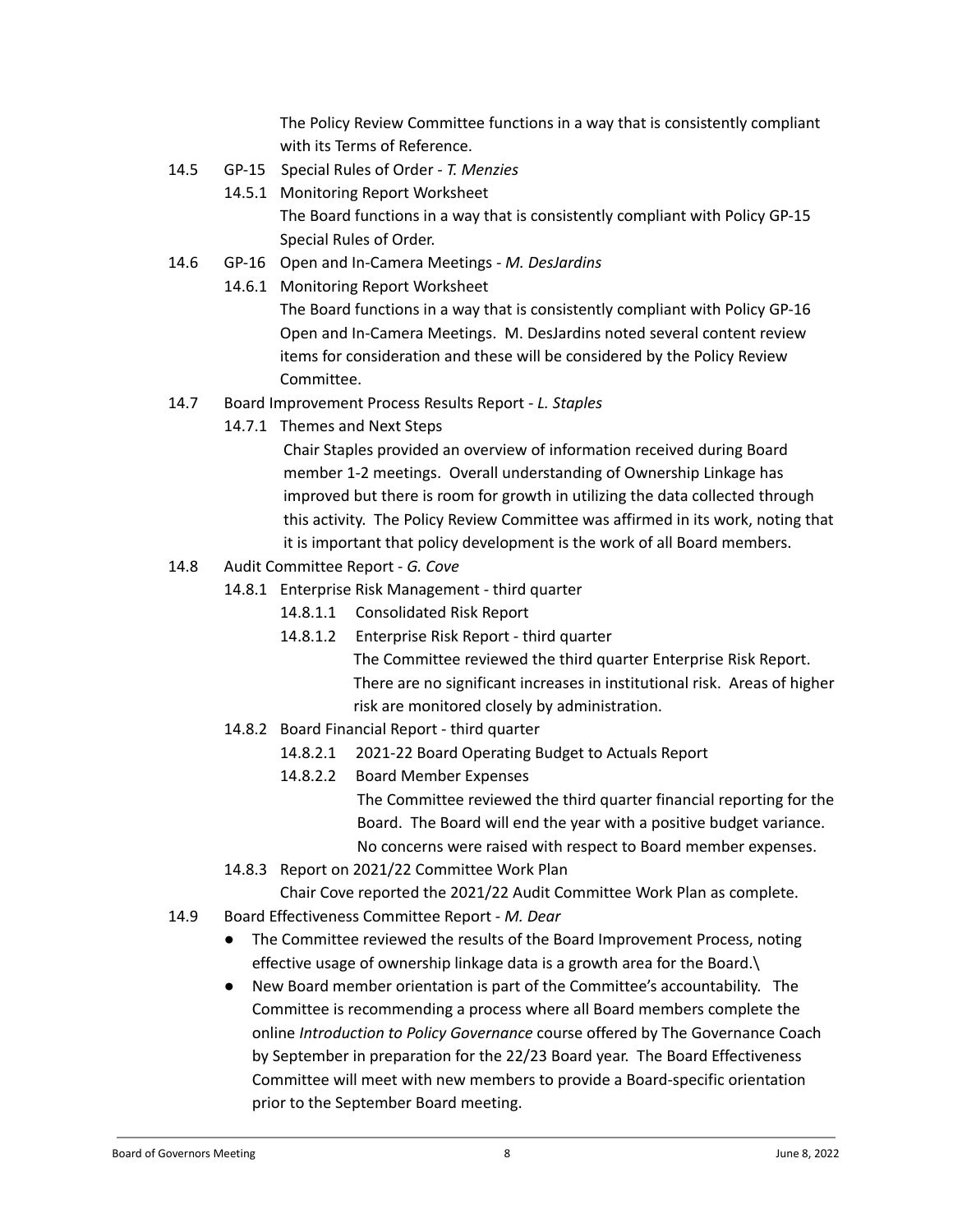- 14.9.1 Coaching Report
	- 14.9.1.1 April 2022

The April 2022 Coaching Report was provided as information. No concerns were identified in the report.

- 14.9.2 Report on 2021/22 Committee Work Plan Chair Dear reported the 2021/22 Board Effectiveness Committee Work Plan as complete.
- 14.9.3 Board Workshop Recap (documents from the facilitator)
	- 14.9.3.1 Recap of Questions from Board Members
	- 14.9.3.2 Analysis Guide for Ends
	- 14.9.3.3 Analysis Guide for Ends sample
	- 14.9.3.4 Connecting Owner Input with Ends Work The Board was encouraged to review the documents provided by the Workshop facilitator.

### **15. INFORMATION REQUESTED BY THE BOARD**

- 15.1 President
	- 15.1.1 President's Report
		- P. Machacek provided the following highlights from the written report included in the agenda package:
		- The three-year Business Plan for the Field Crop Development Centre is complete. This will support ongoing funding discussions.
		- A donation of \$500,000 estate gift was recently received and will be utilized toward Smart Farm development.
		- D. Thompson provided the following highlights from the written report included in the agenda package:
		- Olds College is offering two fully sponsored full-time seats for students who have been displaced due to the conflict in Ukraine.
		- Discovery Day welcomed over 1,000 guests on campus.
		- 21/22 Dual Credit enrollment update: 560 students (27% increase year over year) and 862 individual course enrollments equating to 86 FLE's, in partnership with 33 school divisions. This is an example of how Olds College is introducing the Trades to high school students.

President Cullum noted the following:

- Juxtaposed with seven years ago when Olds College was not in attendance, today at relevant events, such as Inventures, Olds College is not only represented but often asked to participate. The College is demonstrating its leadership in agriculture in Alberta and the nation.
- In conjunction with an in-person board meeting, the CAAIN board recently toured Olds College. Dr. Joy Agnew and her team provided an impressive overview of the smart agriculture research activity at Olds College. Senior officials from the federal government participated in the tour and it is noted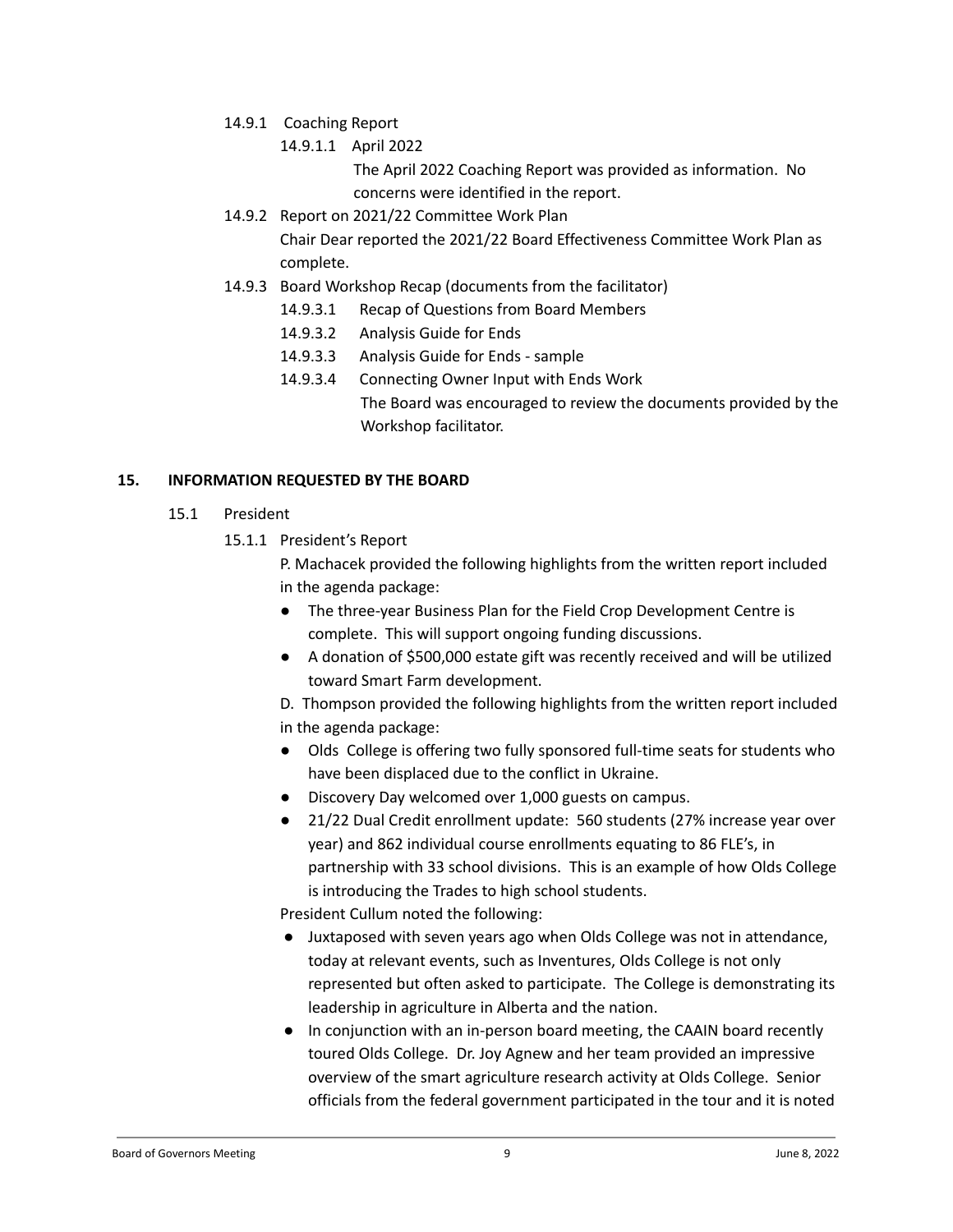that the federal government sees Olds College as a strategic investment in the areas of agriculture and agriculture innovation.

- 15.1.1.1 Capital Campaign Report \$73M has been raised to date against the originally set goal of \$40M. Asks to date total \$83.8M with \$10.5M outstanding.
- 15.2 SAOC Report *C. Sutton*

C. Sutton provided the following highlights from her written report included in the agenda package:

- A survey on campus safety was distributed to students on May 31, 2022 to collect information with respect to students' experiences, priorities and opinions as they relate to security on campus. This data will be utilized to assess the need for improved security on campus and to inform the scope, timeline and goals of the project.
- A project to create an inclusive, multi-faith room on campus. The SAOC will utilize one of its vacant rooms in the lower Learning Commons for this purpose.
- The Executive Council of the SAOC held a micro-retreat coordinated by the Executive Director. The retreat included training sessions, values identification and team-building activities.
- 15.3 Alberta Colleges and Institutes Faculties Association (ACIFA) Survey Results *G. Koch*
	- 15.3.1 ACIFA Climate Survey Standard Questions Comparison
	- 15.3.1 2021 ACIFA Survey Analysis

Due to connectivity issues, G. Koch was unable to provide the ACIFA report. This will be rescheduled to the September Board meeting.

- 15.4 Major Capital Project Updates *C. Young*
	- 15.4.1 Ag Tech Learning Hub

The project budget and schedule are on track and occupancy on July 15, 2022 has been confirmed. Classes will begin in the building in September and a grand opening with external stakeholders and officials is being planned for October 4, 2022.

15.4.2 Animal Health Education Centre

The project budget is on track. The schedule has been impacted by supply chain challenges. Delays have impacted completion of Phase 1 and all efforts are underway to minimize further impact to currently planned completion dates. The Contractor has confirmed September 2023 completion with Phase 1 completion July 2022.

15.4.3 Smart Farm Facilities Renovation

The project budget and schedule are on track with final occupancy planned for October 20, 2022.

## **16. NICE TO KNOW INFORMATION**

- 16.1 Correspondence
	- 16.1.1 Ministerial Order C. Sutton and K. Tams
	- 16.1.2 Ministerial Order B. Richardson